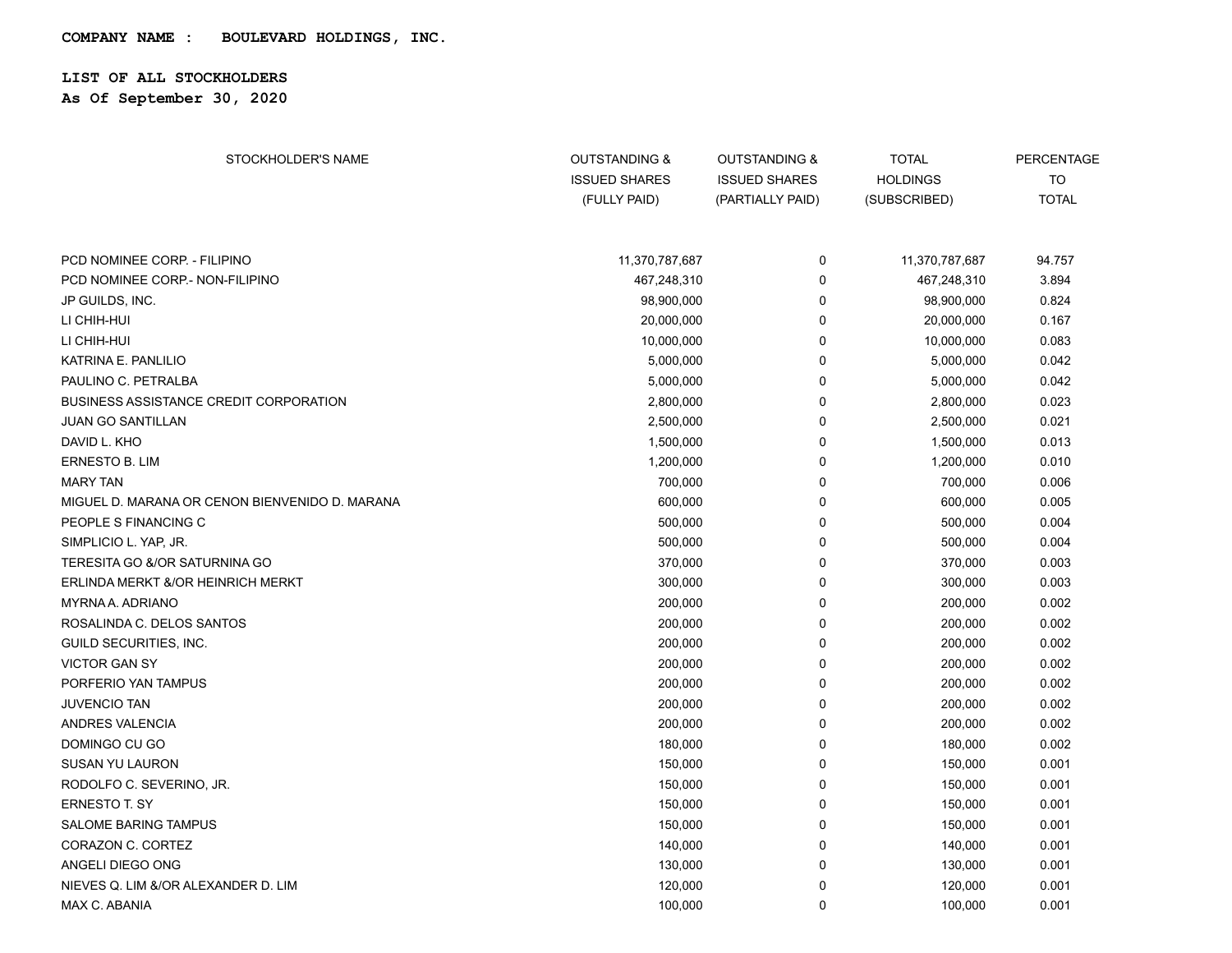| LUIS CO CHI KIAT                          | 100,000 | 0 | 100,000 | 0.001 |
|-------------------------------------------|---------|---|---------|-------|
| <b>CESAR CORONEL CUEVAS</b>               | 100,000 | 0 | 100,000 | 0.001 |
| EDMUNDO A. DARUCA &/OR VICTORIA B. DARUCA | 100,000 | 0 | 100,000 | 0.001 |
| DBP TRUST SERVICES DEPT.                  | 100,000 | 0 | 100,000 | 0.001 |
| SARAH M. DELA CRUZ                        | 100,000 | 0 | 100,000 | 0.001 |
| <b>CESAR LLEMOS GATELA</b>                | 100,000 | 0 | 100,000 | 0.001 |
| GUILD SECURITIES, INC.                    | 100,000 | 0 | 100,000 | 0.001 |
| NICANOR K. IGNACIO                        | 100,000 | 0 | 100,000 | 0.001 |
| ANTERO F. LACIA                           | 100,000 | 0 | 100,000 | 0.001 |
| ROSEMARIE M. MARIANO                      | 100,000 | 0 | 100,000 | 0.001 |
| REYNALDO Y. MAULIT                        | 100,000 | 0 | 100,000 | 0.001 |
| TERESITO B. MEDIDAS                       | 100,000 | 0 | 100,000 | 0.001 |
| FERNANDO S. NUCUM, JR.                    | 100,000 | 0 | 100,000 | 0.001 |
| RACHELLE RIVA ONG                         | 100,000 | 0 | 100,000 | 0.001 |
| RODERICK PHILIP ONG                       | 100,000 | 0 | 100,000 | 0.001 |
| MIGUEL PINEDA                             | 100,000 | 0 | 100,000 | 0.001 |
| REGINA CAPITAL DEV. CORP. 000351          | 100,000 | 0 | 100,000 | 0.001 |
| <b>ERNESTO SO</b>                         | 100,000 | 0 | 100,000 | 0.001 |
| <b>GLENN STUART Y. TAN</b>                | 100,000 | 0 | 100,000 | 0.001 |
| HUNNI Y. TAN                              | 100,000 | 0 | 100,000 | 0.001 |
| PAUL DANIEL Y. TAN                        | 100,000 | 0 | 100,000 | 0.001 |
| TIAN CHOAN N. TAN                         | 100,000 | 0 | 100,000 | 0.001 |
| PURIFICACION T. TANGLAO                   | 100,000 | 0 | 100,000 | 0.001 |
| AGAPITO B. TANJUAQUIO                     | 100,000 | 0 | 100,000 | 0.001 |
| <b>WILFREDO C. VILLAR</b>                 | 100,000 | 0 | 100,000 | 0.001 |
| ROSA CHENG YAO                            | 100,000 | 0 | 100,000 | 0.001 |
| HERWIN TN. YU                             | 100,000 | 0 | 100,000 | 0.001 |
| RENATO C. SARGUILLA                       | 90,000  | 0 | 90,000  | 0.001 |
| MICHAEL JEFFREY GO                        | 80,000  | 0 | 80,000  | 0.001 |
| MONTANO R. GO, JR.                        | 70,000  | 0 | 70,000  | 0.001 |
| MAITA DEL CAMPO MANGLAPUS                 | 60,000  | 0 | 60,000  | 0.001 |
| DOLORES D. PUNTAWE                        | 60,000  | 0 | 60,000  | 0.001 |
| <b>MARIO S. ABUDE</b>                     | 50,000  | 0 | 50,000  | 0.000 |
| <b>FELICITAS S. AGUILAR</b>               | 50,000  | 0 | 50,000  | 0.000 |
| <b>JUANA ARGOSINO</b>                     | 50,000  | 0 | 50,000  | 0.000 |
| MILDRED A. BACARRO                        | 50,000  | 0 | 50,000  | 0.000 |
| MAURO BABILONIA BADIOLA                   | 50,000  | 0 | 50,000  | 0.000 |
| <b>EVELINA AMORES BALBON</b>              | 50,000  | 0 | 50,000  | 0.000 |
| BIC INVESTMENT & CAPITAL CORPORATION      | 50,000  | 0 | 50,000  | 0.000 |
| AURORA C. BUNING                          | 50,000  | 0 | 50,000  | 0.000 |
| ARTEMIO L. BUTED                          | 50,000  | 0 | 50,000  | 0.000 |
| <b>IAN CALANGI</b>                        | 50,000  | 0 | 50,000  | 0.000 |
| VIOLETA B. CARIDAD                        | 50,000  | 0 | 50,000  | 0.000 |
| ROBERT MAR CHAN                           | 50,000  | 0 | 50,000  | 0.000 |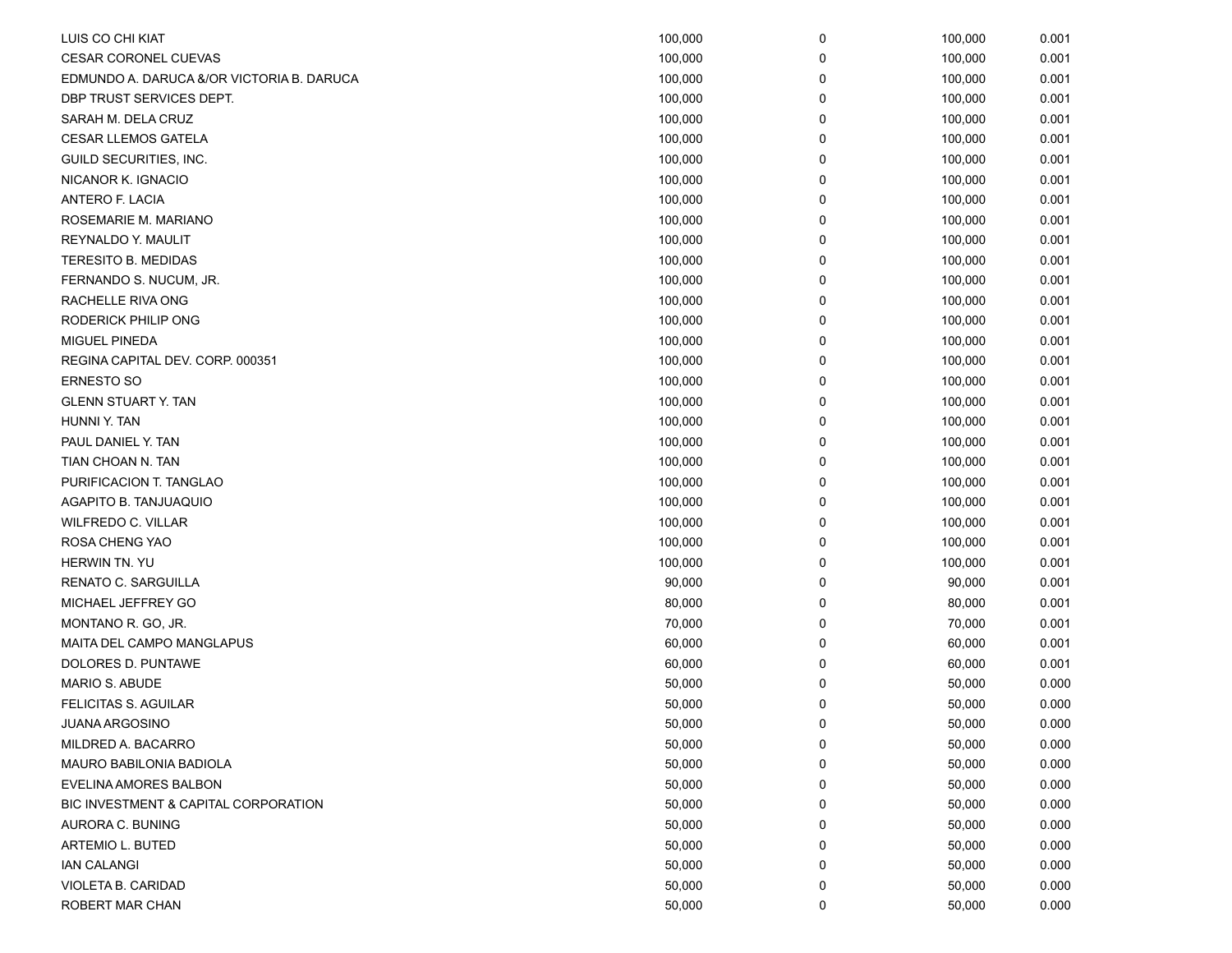| CHAN KOON K. CHEE              | 50,000 | 0 | 50,000 | 0.000 |
|--------------------------------|--------|---|--------|-------|
| ARSENIO LEE CHUA               | 50,000 | 0 | 50,000 | 0.000 |
| TSU LI CHUANG                  | 50,000 | 0 | 50,000 | 0.000 |
| KIAN CHAY CO                   | 50,000 | 0 | 50,000 | 0.000 |
| MARIO MANUELITO CORONEL        | 50,000 | 0 | 50,000 | 0.000 |
| <b>CAROLENE SIA DICHAVES</b>   | 50,000 | 0 | 50,000 | 0.000 |
| ROSA DYCHINGCO                 | 50,000 | 0 | 50,000 | 0.000 |
| <b>WILLIAM EBOL</b>            | 50,000 | 0 | 50,000 | 0.000 |
| CELESTINA M. ESCALONA          | 50,000 | 0 | 50,000 | 0.000 |
| <b>RUBEN OLALIA ESPIRITU</b>   | 50,000 | 0 | 50,000 | 0.000 |
| ANTONIO A. ESTOLAS             | 50,000 | 0 | 50,000 | 0.000 |
| CEZARIA D. GAOR                | 50,000 | 0 | 50,000 | 0.000 |
| CARMELITA P. GONZALES          | 50,000 | 0 | 50,000 | 0.000 |
| LILY S. HO                     | 50,000 | 0 | 50,000 | 0.000 |
| PERCIVAL LANDA                 | 50,000 | 0 | 50,000 | 0.000 |
| BIENVINIDO LIM &/OR WILLIAM L. | 50,000 | 0 | 50,000 | 0.000 |
| ROSE NELLIE G. MAGBAG          | 50,000 | 0 | 50,000 | 0.000 |
| . MARIE ANTOINETTE D.          | 50,000 | 0 | 50,000 | 0.000 |
| ALBERTO MENDOZA                | 50,000 | 0 | 50,000 | 0.000 |
| DOLORES T. ONG                 | 50,000 | 0 | 50,000 | 0.000 |
| AZUCENA R. PALAGANAS           | 50,000 | 0 | 50,000 | 0.000 |
| FILOMENA C. PEDROCHE           | 50,000 | 0 | 50,000 | 0.000 |
| <b>SUSAN LIM PRINCIPE</b>      | 50,000 | 0 | 50,000 | 0.000 |
| ROSITA PUNZALAN QUITO          | 50,000 | 0 | 50,000 | 0.000 |
| DOLORES G. ROSALES             | 50,000 | 0 | 50,000 | 0.000 |
| <b>WILSON SY</b>               | 50,000 | 0 | 50,000 | 0.000 |
| ABELARDO T. TENG               | 50,000 | 0 | 50,000 | 0.000 |
| MANUEL OBAL YAN                | 50,000 | 0 | 50,000 | 0.000 |
| ROBERTO GO YU                  | 50,000 | 0 | 50,000 | 0.000 |
| SOTERO ALA-AN ANG              | 40,000 | 0 | 40,000 | 0.000 |
| ERNANI M. ANTONIO              | 40,000 | 0 | 40,000 | 0.000 |
| <b>BONIFACIO CHUA</b>          | 40,000 | 0 | 40,000 | 0.000 |
| ELEAZAR PADUA DUCLAYAN         | 40,000 | 0 | 40,000 | 0.000 |
| <b>RICHARD GORDON</b>          | 40,000 | 0 | 40,000 | 0.000 |
| ROLITO JALECO JAMILARIN        | 40,000 | 0 | 40,000 | 0.000 |
| HENRY SINDAYEN MALICDEM        | 40,000 | 0 | 40,000 | 0.000 |
| <b>JOSEPH CHAN ONG</b>         | 40,000 | 0 | 40,000 | 0.000 |
| <b>BELLA T. QUILLOY</b>        | 40,000 | 0 | 40,000 | 0.000 |
| JULIE U. REYES                 | 40,000 | 0 | 40,000 | 0.000 |
| <b>MAURICIA VALDEZ</b>         | 40,000 | 0 | 40,000 | 0.000 |
| MARIONETTE PEREGRINO AGUISANDA | 30,000 | 0 | 30,000 | 0.000 |
| ANTONIO B. ALTAMIRANO          | 30,000 | 0 | 30,000 | 0.000 |
| <b>BENITO L. ANG</b>           | 30,000 | 0 | 30,000 | 0.000 |
| CECILIA L. ARCELLANA           | 30,000 | 0 | 30,000 | 0.000 |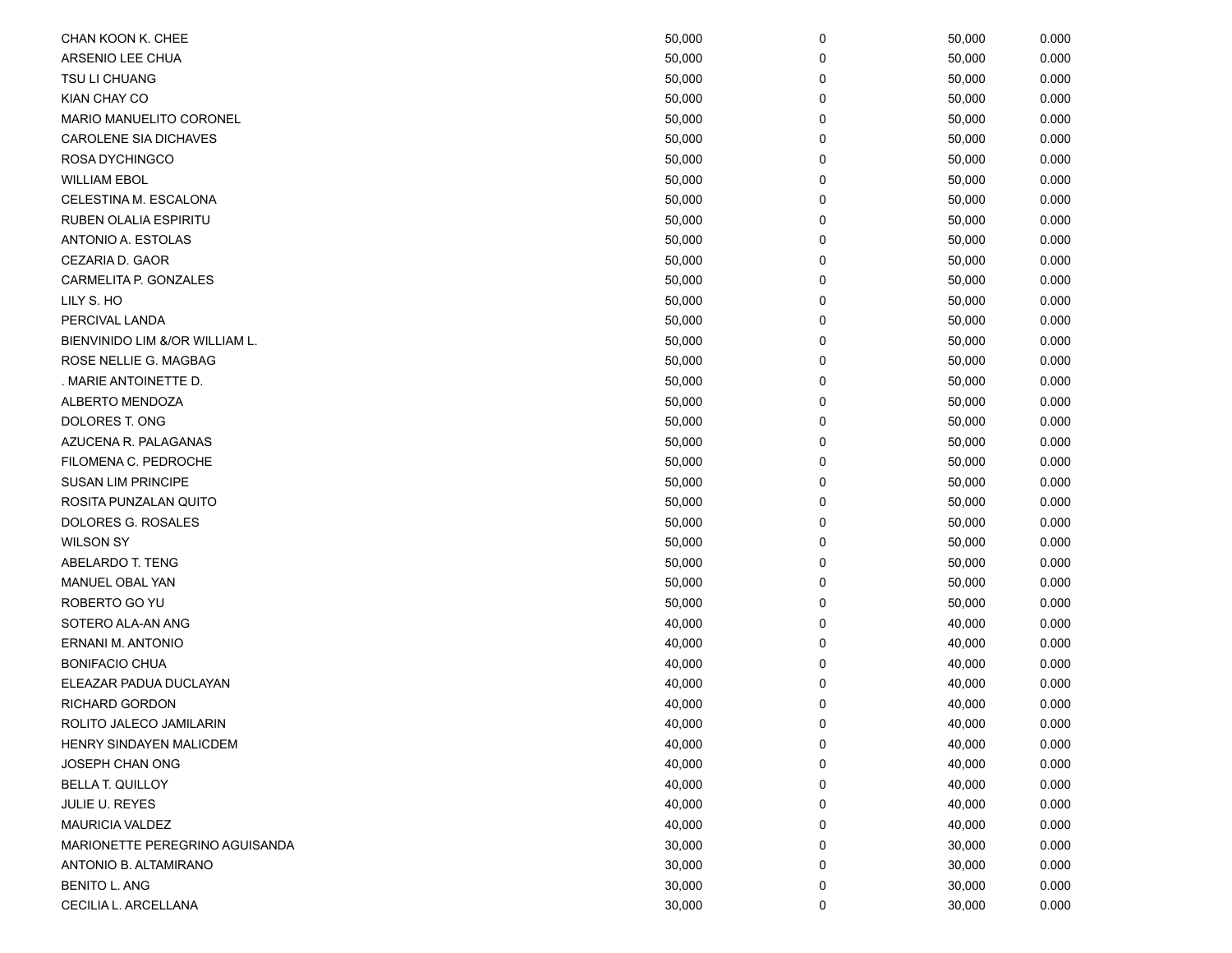| CRISOSTOMO L. CARO            | 30,000 | 0 | 30,000 | 0.000 |
|-------------------------------|--------|---|--------|-------|
| CECILIA F. CASTUERAS          | 30,000 | 0 | 30,000 | 0.000 |
| <b>LORENZO CHING</b>          | 30,000 | 0 | 30,000 | 0.000 |
| <b>CONCEPCION CRUZ</b>        | 30,000 | 0 | 30,000 | 0.000 |
| <b>GEROLD N. GAGAN</b>        | 30,000 | 0 | 30,000 | 0.000 |
| GUILLERMO F. GILI, JR.        | 30,000 | 0 | 30,000 | 0.000 |
| <b>ELEANOR HERMOSO</b>        | 30,000 | 0 | 30,000 | 0.000 |
| MICHAEL C. HILADO             | 30,000 | 0 | 30,000 | 0.000 |
| RAYMOND M. ILAGAN             | 30,000 | 0 | 30,000 | 0.000 |
| <b>MONALISA INOCENTES</b>     | 30,000 | 0 | 30,000 | 0.000 |
| NICARDO M. LEOPOLDO           | 30,000 | 0 | 30,000 | 0.000 |
| ANTONIA MERCADO               | 30,000 | 0 | 30,000 | 0.000 |
| <b>HELIODORO MERCADO</b>      | 30,000 | 0 | 30,000 | 0.000 |
| FRANCISCO D. NARIO            | 30,000 | 0 | 30,000 | 0.000 |
| JOSEFINA C. OCAMPO            | 30,000 | 0 | 30,000 | 0.000 |
| JERRY CHAN ONG                | 30,000 | 0 | 30,000 | 0.000 |
| JOHN ALVIN C. ONG             | 30,000 | 0 | 30,000 | 0.000 |
| JORDAN CHAN ONGADON           | 30,000 | 0 | 30,000 | 0.000 |
| <b>JOCELYN THERESE PADUA</b>  | 30,000 | 0 | 30,000 | 0.000 |
| MARILYN ESGUERRA PANGANIBAN   | 30,000 | 0 | 30,000 | 0.000 |
| <b>BINGSON U. TECSON</b>      | 30,000 | 0 | 30,000 | 0.000 |
| SUZETTE PINEDA VIVAR          | 30,000 | 0 | 30,000 | 0.000 |
| NOELITO ABESAMIS              | 20,000 | 0 | 20,000 | 0.000 |
| NILO L. ALCOBER               | 20,000 | 0 | 20,000 | 0.000 |
| MA. SOCORRO DIGNOS ALPUERTO   | 20,000 | 0 | 20,000 | 0.000 |
| MARIANO C. ANG                | 20,000 | 0 | 20,000 | 0.000 |
| JACQUELINE B. ANGEL           | 20,000 | 0 | 20,000 | 0.000 |
| ROSA STA.CLARA BADIOLA        | 20,000 | 0 | 20,000 | 0.000 |
| JANETH G. BATA                | 20,000 | 0 | 20,000 | 0.000 |
| PERCITA M. BAUTISTA           | 20,000 | 0 | 20,000 | 0.000 |
| MA. ROWENA GRACE B. BELEN     | 20,000 | 0 | 20,000 | 0.000 |
| MARIA ADA G. BELLEZA          | 20,000 | 0 | 20,000 | 0.000 |
| ROSALINA Y. BERTULFO          | 20,000 | 0 | 20,000 | 0.000 |
| LOURDES JESSLIN CERINO        | 20,000 | 0 | 20,000 | 0.000 |
| PHILIP O. CO                  | 20,000 | 0 | 20,000 | 0.000 |
| VICTOR G. CO                  | 20,000 | 0 | 20,000 | 0.000 |
| NOEL DARREN C. DAMIAN         | 20,000 | 0 | 20,000 | 0.000 |
| DBP TRUST SERVICES DEPARTMENT | 20,000 | 0 | 20,000 | 0.000 |
| MA. LUISA DE GUZMAN           | 20,000 | 0 | 20,000 | 0.000 |
| JOSEFINA ROSARIO C. DINSAY    | 20,000 | 0 | 20,000 | 0.000 |
| FELIX F. DOMIGPE              | 20,000 | 0 | 20,000 | 0.000 |
| ELAINE P. ENGRACIA            | 20,000 | 0 | 20,000 | 0.000 |
| AQUILINO M. ENRIQUEZ          | 20,000 | 0 | 20,000 | 0.000 |
| IRMA C. ESPIRITU              | 20,000 | 0 | 20,000 | 0.000 |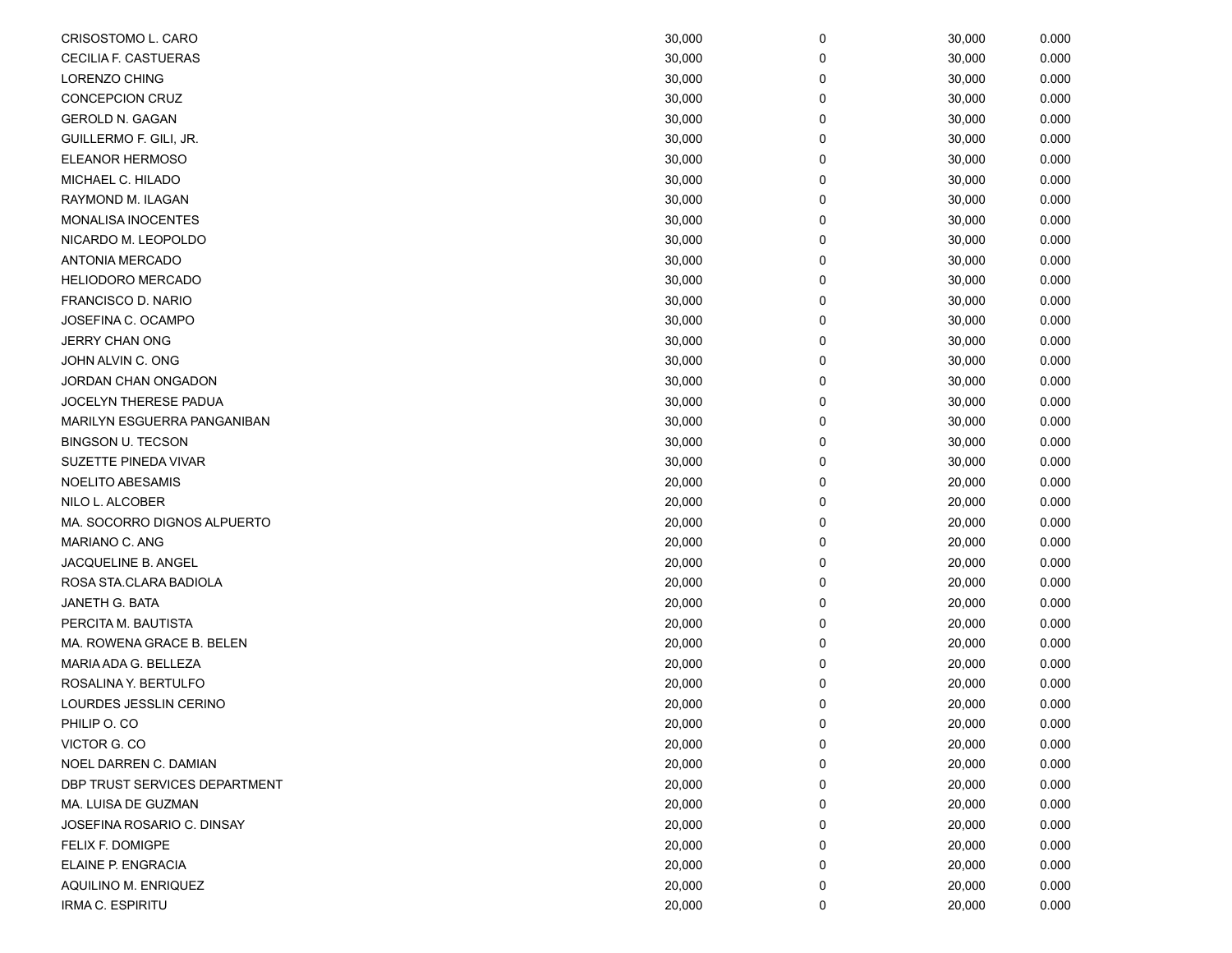| JOSEPHINE M. EVANGELISTA      | 20,000 | 0 | 20,000 | 0.000 |
|-------------------------------|--------|---|--------|-------|
| <b>EMILIA BONDOC FIGUEROA</b> | 20,000 | 0 | 20,000 | 0.000 |
| LIGAYA P. GOLEZ               | 20,000 | 0 | 20,000 | 0.000 |
| MARIA TRINIDAD GOMEZ          | 20,000 | 0 | 20,000 | 0.000 |
| NINFA G. GUADALOPE            | 20,000 | 0 | 20,000 | 0.000 |
| MA. LYDIA GUEVARA             | 20,000 | 0 | 20,000 | 0.000 |
| JESUS PAMINTUAN GUZMAN        | 20,000 | 0 | 20,000 | 0.000 |
| LINDA D. HENDERSON            | 20,000 | 0 | 20,000 | 0.000 |
| DARIO N. JARDELEZA            | 20,000 | 0 | 20,000 | 0.000 |
| <b>JUANITO S. JAVIER</b>      | 20,000 | 0 | 20,000 | 0.000 |
| MA. ARLENE BARBA JUMANGIT     | 20,000 | 0 | 20,000 | 0.000 |
| JOSE E. JUMAO-AS              | 20,000 | 0 | 20,000 | 0.000 |
| RUBEN B. KABIGTING            | 20,000 | 0 | 20,000 | 0.000 |
| AGNES R. LEGASPI              | 20,000 | 0 | 20,000 | 0.000 |
| FELIPE M. LEGASPI             | 20,000 | 0 | 20,000 | 0.000 |
| <b>ROBERT P. LEUS</b>         | 20,000 | 0 | 20,000 | 0.000 |
| <b>GUIOK SU LIM</b>           | 20,000 | 0 | 20,000 | 0.000 |
| <b>VIRGILIO LIM</b>           | 20,000 | 0 | 20,000 | 0.000 |
| JOSE D. LIO                   | 20,000 | 0 | 20,000 | 0.000 |
| CARMEL BONDOC MACASPAC        | 20,000 | 0 | 20,000 | 0.000 |
| CAROLINA S. MANALAYSAY        | 20,000 | 0 | 20,000 | 0.000 |
| AURORA S. MARCELINO           | 20,000 | 0 | 20,000 | 0.000 |
| LEO T. MONTEJO                | 20,000 | 0 | 20,000 | 0.000 |
| JUANITO M. OCAMPO JR.         | 20,000 | 0 | 20,000 | 0.000 |
| WILFREDO OREJOLA              | 20,000 | 0 | 20,000 | 0.000 |
| MA. TERESA B. ORTIGAS         | 20,000 | 0 | 20,000 | 0.000 |
| RAFAEL B. ORTIGAS             | 20,000 | 0 | 20,000 | 0.000 |
| RAFAEL ORTIGAS, JR.           | 20,000 | 0 | 20,000 | 0.000 |
| MARIA I. OVEJERA              | 20,000 | 0 | 20,000 | 0.000 |
| MA. ASUNCION O. PADILLA       | 20,000 | 0 | 20,000 | 0.000 |
| <b>BENITO T. QUIZON</b>       | 20,000 | 0 | 20,000 | 0.000 |
| <b>SEVERINA RAMOS</b>         | 20,000 | 0 | 20,000 | 0.000 |
| ILUMINADA JOY Q. RICARTE      | 20,000 | 0 | 20,000 | 0.000 |
| RINA MARIA P. ROSALES         | 20,000 | 0 | 20,000 | 0.000 |
| PLACIDO B. SALIBAD JR.        | 20,000 | 0 | 20,000 | 0.000 |
| CARMEN I. SAN JOSE            | 20,000 | 0 | 20,000 | 0.000 |
| ARNECEL FRANCES SANTIAGO      | 20,000 | 0 | 20,000 | 0.000 |
| <b>IRENE BELENO SANTOS</b>    | 20,000 | 0 | 20,000 | 0.000 |
| LUISA C. SO                   | 20,000 | 0 | 20,000 | 0.000 |
| MARIA PAZ M. SOLAS            | 20,000 | 0 | 20,000 | 0.000 |
| <b>GEORGE SUELTO</b>          | 20,000 | 0 | 20,000 | 0.000 |
| MA. RIZALINA T. TADEO         | 20,000 | 0 | 20,000 | 0.000 |
| JAMES TE                      | 20,000 | 0 | 20,000 | 0.000 |
| CARIDAD E. UY                 | 20,000 | 0 | 20,000 | 0.000 |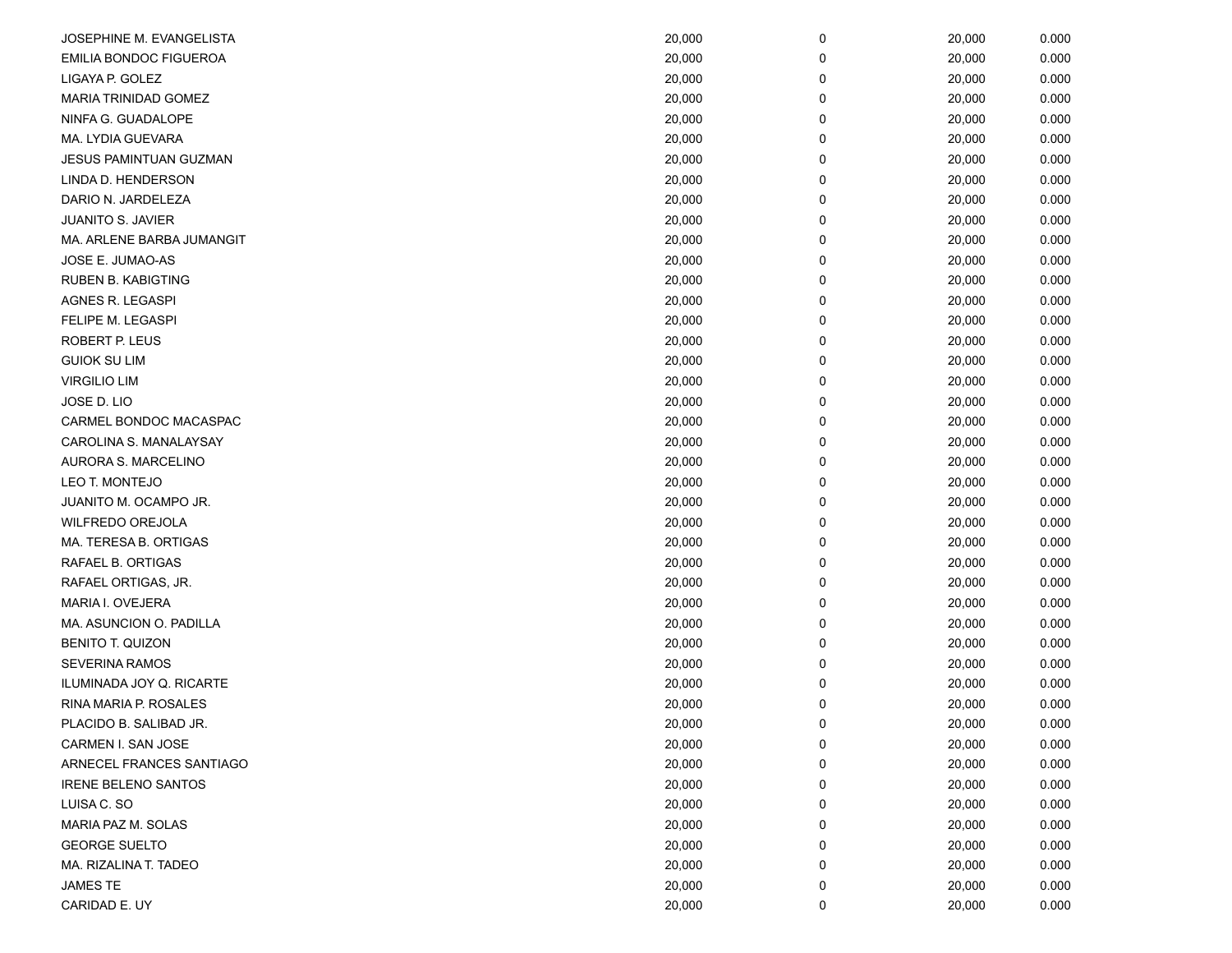| RIZALINA S.A. VILLAREAL    | 20,000 | 0 | 20,000 | 0.000 |
|----------------------------|--------|---|--------|-------|
| MICHAEL D. VILLARET        | 20,000 | 0 | 20,000 | 0.000 |
| LUCINA J. VIOLAGO          | 20,000 | 0 | 20,000 | 0.000 |
| ALFREDO GO YU              | 20,000 | 0 | 20,000 | 0.000 |
| JOSE LEE &/OR KOE LION HO  | 15,000 | 0 | 15,000 | 0.000 |
| <b>BLESILDA F. ABELLA</b>  | 10,000 | 0 | 10,000 | 0.000 |
| <b>SALVACION ABELLA</b>    | 10,000 | 0 | 10,000 | 0.000 |
| JASON DEL MAR ABUEVA       | 10,000 | 0 | 10,000 | 0.000 |
| <b>RENATO B. AFURONG</b>   | 10,000 | 0 | 10,000 | 0.000 |
| AVELINO E. AGCAOILI        | 10,000 | 0 | 10,000 | 0.000 |
| <b>TERESITA AGLIAM</b>     | 10,000 | 0 | 10,000 | 0.000 |
| JUDITH CADIZ AGLOSOLOS     | 10,000 | 0 | 10,000 | 0.000 |
| SOLEDAD NUNAG AMANTE       | 10,000 | 0 | 10,000 | 0.000 |
| ALICIA T. ANDOY            | 10,000 | 0 | 10,000 | 0.000 |
| NOEMI S. ANTONIO           | 10,000 | 0 | 10,000 | 0.000 |
| RENO C. ARCAYA             | 10,000 | 0 | 10,000 | 0.000 |
| ALBERT T. ARCEO            | 10,000 | 0 | 10,000 | 0.000 |
| LIGAYA M. ARELLANO         | 10,000 | 0 | 10,000 | 0.000 |
| FERDINAND ARISTORENAS      | 10,000 | 0 | 10,000 | 0.000 |
| RAQUEL ARMIN BENETUA       | 10,000 | 0 | 10,000 | 0.000 |
| LILIA KINTANAR AUGUSTO     | 10,000 | 0 | 10,000 | 0.000 |
| <b>LEONILA P. BANTILES</b> | 10,000 | 0 | 10,000 | 0.000 |
| <b>LILIA BAUN</b>          | 10,000 | 0 | 10,000 | 0.000 |
| JOSE ROMMEL BALATON BELEN  | 10,000 | 0 | 10,000 | 0.000 |
| JOSE RUEL BALATON BELEN    | 10,000 | 0 | 10,000 | 0.000 |
| VICTOR V. BENAVIDEZ        | 10,000 | 0 | 10,000 | 0.000 |
| RONALD S. BES              | 10,000 | 0 | 10,000 | 0.000 |
| MA. ELVIRA V. BULALACAO    | 10,000 | 0 | 10,000 | 0.000 |
| SUSAN B. BURAYOG           | 10,000 | 0 | 10,000 | 0.000 |
| SUSAN B. BURAYOG           | 10,000 | 0 | 10,000 | 0.000 |
| <b>JALANDONI V. BUYAO</b>  | 10,000 | 0 | 10,000 | 0.000 |
| WISHNI LUCHI L. CABATINGAN | 10,000 | 0 | 10,000 | 0.000 |
| <b>JOSELITO V. CABRERA</b> | 10,000 | 0 | 10,000 | 0.000 |
| MARIA R. CADAVILLO         | 10,000 | 0 | 10,000 | 0.000 |
| ANTERO JOSE M. CAGANDA     | 10,000 | 0 | 10,000 | 0.000 |
| REBECCA C. CAJILOG         | 10,000 | 0 | 10,000 | 0.000 |
| <b>LORETTA SY CALDERON</b> | 10,000 | 0 | 10,000 | 0.000 |
| ISIDRO MARLON CALZADA      | 10,000 | 0 | 10,000 | 0.000 |
| EUPORA C. CAMILOTES        | 10,000 | 0 | 10,000 | 0.000 |
| MARILOU L. CASTRO          | 10,000 | 0 | 10,000 | 0.000 |
| ZUSIE MALUBAG CASTRO       | 10,000 | 0 | 10,000 | 0.000 |
| MA. VICTORIA H. CERRADA    | 10,000 | 0 | 10,000 | 0.000 |
| ELLEN CHIU                 | 10,000 | 0 | 10,000 | 0.000 |
| JOHN DERICK CHUA           | 10,000 | 0 | 10,000 | 0.000 |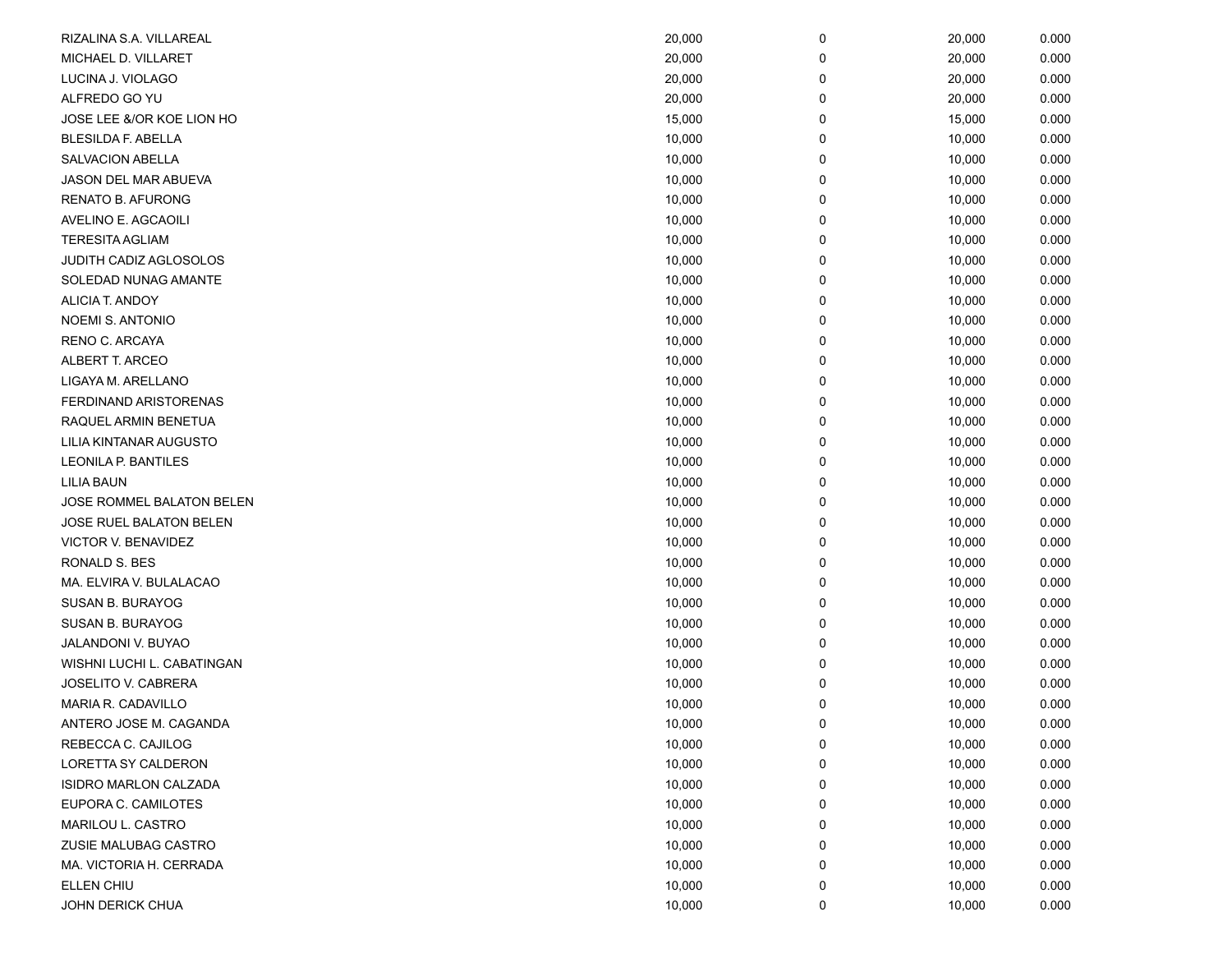| LILY D. CHUA                | 10,000 | 0 | 10,000 | 0.000 |
|-----------------------------|--------|---|--------|-------|
| PETER T. CHUA               | 10,000 | 0 | 10,000 | 0.000 |
| ROSANNA POLINTAN CO         | 10,000 | 0 | 10,000 | 0.000 |
| CECILIA SALAZAR CREDO       | 10,000 | 0 | 10,000 | 0.000 |
| MA. LETICIA B. CRUZ         | 10,000 | 0 | 10,000 | 0.000 |
| PHILIP D.V. DASALLA         | 10,000 | 0 | 10,000 | 0.000 |
| JAIME P. DE CASTRO          | 10,000 | 0 | 10,000 | 0.000 |
| J. FERDINAND DE LUZURIAGA   | 10,000 | 0 | 10,000 | 0.000 |
| MARCOS M. DE OCAMPO         | 10,000 | 0 | 10,000 | 0.000 |
| MA. GARCIA DELFINO          | 10,000 | 0 | 10,000 | 0.000 |
| SONIA A. DIMACULANGAN       | 10,000 | 0 | 10,000 | 0.000 |
| ANGELITO T. DIZON           | 10,000 | 0 | 10,000 | 0.000 |
| LIZA B. DIZON               | 10,000 | 0 | 10,000 | 0.000 |
| ROSEMARIE Q. DUGAYO         | 10,000 | 0 | 10,000 | 0.000 |
| TERESITA E. DULLAS          | 10,000 | 0 | 10,000 | 0.000 |
| SHEILA V. FERNANDEZ         | 10,000 | 0 | 10,000 | 0.000 |
| <b>BELEN N. FORTES</b>      | 10,000 | 0 | 10,000 | 0.000 |
| NOVEL G. FORTICH            | 10,000 | 0 | 10,000 | 0.000 |
| JOCELYN ORNEDO FULACHE      | 10,000 | 0 | 10,000 | 0.000 |
| HAIDELITA C. GALENDEZ       | 10,000 | 0 | 10,000 | 0.000 |
| AILEEN MAE A. GARCIA        | 10,000 | 0 | 10,000 | 0.000 |
| TOMAS M. GARCIA             | 10,000 | 0 | 10,000 | 0.000 |
| VALERIANA S. GARCIA         | 10,000 | 0 | 10,000 | 0.000 |
| ATTY. RICARDO V GLORIA, JR. | 10,000 | 0 | 10,000 | 0.000 |
| ALEXANDER L. GO             | 10,000 | 0 | 10,000 | 0.000 |
| CHRISTOPHER M. GOTANCO      | 10,000 | 0 | 10,000 | 0.000 |
| NILO S. GRET                | 10,000 | 0 | 10,000 | 0.000 |
| MA. VICTORIA G. GUILLERMO   | 10,000 | 0 | 10,000 | 0.000 |
| ZENAIDA L. GUSTILO          | 10,000 | 0 | 10,000 | 0.000 |
| RAUL GUZMAN                 | 10,000 | 0 | 10,000 | 0.000 |
| CATHERINE H.W GREEN &/OR    | 10,000 | 0 | 10,000 | 0.000 |
| MELCHOR R. HONCULADA        | 10,000 | 0 | 10,000 | 0.000 |
| <b>JESUS C. HUIDEM</b>      | 10,000 | 0 | 10,000 | 0.000 |
| FAUSTINO C. JAVILLONAR      | 10,000 | 0 | 10,000 | 0.000 |
| FE C. JUPLO                 | 10,000 | 0 | 10,000 | 0.000 |
| <b>MARITA KAH</b>           | 10,000 | 0 | 10,000 | 0.000 |
| NELSON K. KAH               | 10,000 | 0 | 10,000 | 0.000 |
| VIRGINIA K. KAH             | 10,000 | 0 | 10,000 | 0.000 |
| ROMUALDO GALEOS KINTANAR    | 10,000 | 0 | 10,000 | 0.000 |
| LEA M. KONG                 | 10,000 | 0 | 10,000 | 0.000 |
| JULIUS L. LABOR             | 10,000 | 0 | 10,000 | 0.000 |
| ANGEL P. LAMAT, JR.         | 10,000 | 0 | 10,000 | 0.000 |
| MA. FEBE P. LAMATA          | 10,000 | 0 | 10,000 | 0.000 |
| BERNIE L. LANOJAN           | 10,000 | 0 | 10,000 | 0.000 |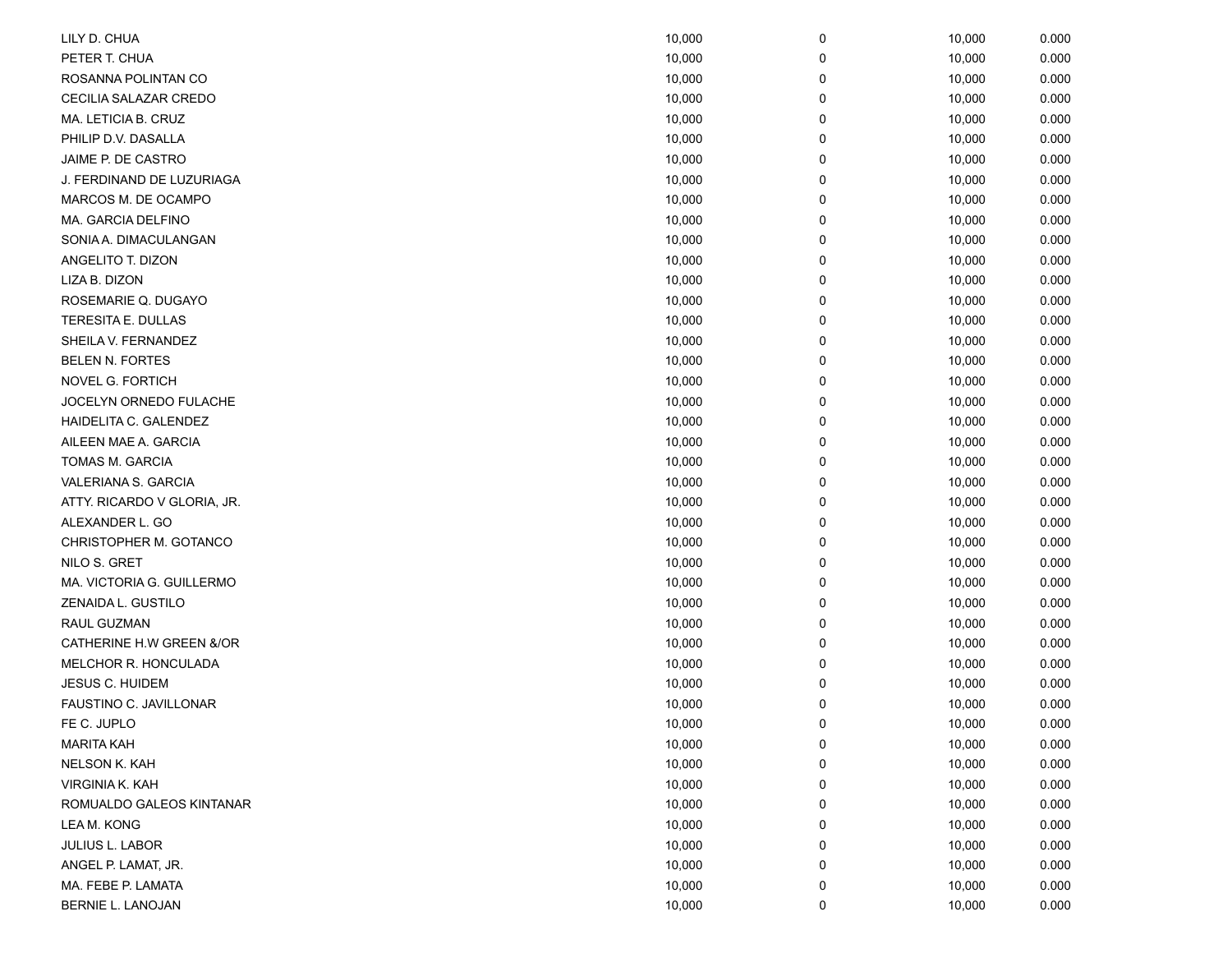| <b>ELLEN TAN LAO</b>           | 10,000 | 0 | 10,000 | 0.000 |
|--------------------------------|--------|---|--------|-------|
| WILLIAM SUPNET LARDIZABAL      | 10,000 | 0 | 10,000 | 0.000 |
| DON JOSE LAUDENCIA             | 10,000 | 0 | 10,000 | 0.000 |
| OFELIA KINTANAR LEPITEN        | 10,000 | 0 | 10,000 | 0.000 |
| LIGAYA M. LEVISTE              | 10,000 | 0 | 10,000 | 0.000 |
| JAMES ORTEGA LIM               | 10,000 | 0 | 10,000 | 0.000 |
| ROGELIO QUIJADA LIM            | 10,000 | 0 | 10,000 | 0.000 |
| MA. TERESA PINEDA LIWANAG      | 10,000 | 0 | 10,000 | 0.000 |
| NYRA M. MADLAMBAYAN            | 10,000 | 0 | 10,000 | 0.000 |
| MARCELO MALANA                 | 10,000 | 0 | 10,000 | 0.000 |
| LILIA T. MANAHAN               | 10,000 | 0 | 10,000 | 0.000 |
| MA. CONSOLACION MANALO         | 10,000 | 0 | 10,000 | 0.000 |
| ALEJANDRO G. MAR               | 10,000 | 0 | 10,000 | 0.000 |
| RICHARD P. MARANON             | 10,000 | 0 | 10,000 | 0.000 |
| SOCORRO VANGELI MEDINA         | 10,000 | 0 | 10,000 | 0.000 |
| <b>MERLY MERCADO</b>           | 10,000 | 0 | 10,000 | 0.000 |
| SALVADOR A. MONTEBON           | 10,000 | 0 | 10,000 | 0.000 |
| TOMAS G. NGO                   | 10,000 | 0 | 10,000 | 0.000 |
| <b>CARIDAD NONATO</b>          | 10,000 | 0 | 10,000 | 0.000 |
| ANA MITZIE S. OCIO             | 10,000 | 0 | 10,000 | 0.000 |
| PRIMITIVA S. OCIO              | 10,000 | 0 | 10,000 | 0.000 |
| DON ENRICO M. OCTAVO           | 10,000 | 0 | 10,000 | 0.000 |
| CRISTETA PINEDA OLALIA         | 10,000 | 0 | 10,000 | 0.000 |
| <b>WILFREDO ORDESTA</b>        | 10,000 | 0 | 10,000 | 0.000 |
| <b>MERLITO T. PAGUIO</b>       | 10,000 | 0 | 10,000 | 0.000 |
| CLARISSA C. PALACIO            | 10,000 | 0 | 10,000 | 0.000 |
| <b>ANTONIO PANALIGAN</b>       | 10,000 | 0 | 10,000 | 0.000 |
| PERPETUA T. PANGON             | 10,000 | 0 | 10,000 | 0.000 |
| MA. ROWENA PANTIG              | 10,000 | 0 | 10,000 | 0.000 |
| ESTEBAN C. PASCUA              | 10,000 | 0 | 10,000 | 0.000 |
| FRANCISCO RECTO CLEOFE PATRON  | 10,000 | 0 | 10,000 | 0.000 |
| FILOMENA C. PEDROCHE           | 10,000 | 0 | 10,000 | 0.000 |
| BENJAMIN ALLAN MARCOS POLIQUIT | 10,000 | 0 | 10,000 | 0.000 |
| CAROLINE JANE QUILLOY          | 10,000 | 0 | 10,000 | 0.000 |
| KATHARENE ROSE T. QUILLOY      | 10,000 | 0 | 10,000 | 0.000 |
| RODOLFO A. RABANG              | 10,000 | 0 | 10,000 | 0.000 |
| MA. JESSICA RAYMUNDO RAYMUNDO  | 10,000 | 0 | 10,000 | 0.000 |
| AMPARO S. RAZO                 | 10,000 | 0 | 10,000 | 0.000 |
| IMELDA A. RELAMPAGOS           | 10,000 | 0 | 10,000 | 0.000 |
| JOSEPHINE S. REYES             | 10,000 | 0 | 10,000 | 0.000 |
| LUZVIMINDA G. RODRIGUEZ        | 10,000 | 0 | 10,000 | 0.000 |
| FLORENCIO H. RUEDAS            | 10,000 | 0 | 10,000 | 0.000 |
| <b>VIRGILIA T. RUEDAS</b>      | 10,000 | 0 | 10,000 | 0.000 |
| JOSELITO B. RUSTIA             | 10,000 | 0 | 10,000 | 0.000 |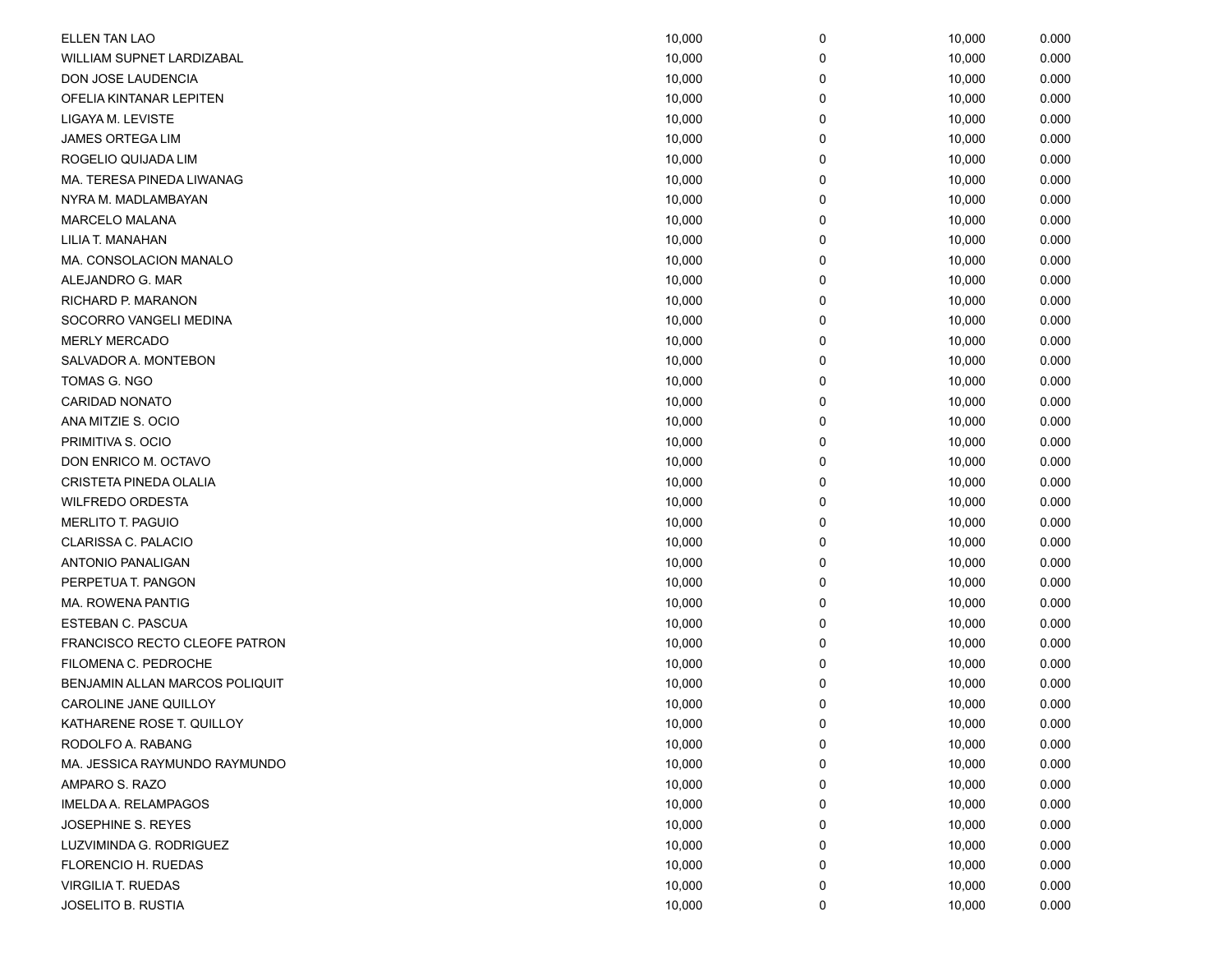| DANILO A. SADO                             | 10,000 | 0 | 10,000 | 0.000 |
|--------------------------------------------|--------|---|--------|-------|
| <b>EVANGELINE N. SAGUID</b>                | 10,000 | 0 | 10,000 | 0.000 |
| THERESA BERNADETTE PONCE SAL               | 10,000 | 0 | 10,000 | 0.000 |
| <b>EGENALINE SALAZAR</b>                   | 10,000 | 0 | 10,000 | 0.000 |
| <b>DALILA SALVADOR</b>                     | 10,000 | 0 | 10,000 | 0.000 |
| AIDA R. SAN GABRIEL                        | 10,000 | 0 | 10,000 | 0.000 |
| CARMELA I. SAN JOSE                        | 10,000 | 0 | 10,000 | 0.000 |
| CYNTHIA I. SAN JOSE                        | 10,000 | 0 | 10,000 | 0.000 |
| <b>ISAAC R. SAN JOSE</b>                   | 10,000 | 0 | 10,000 | 0.000 |
| MARTA C. SAN JUAN                          | 10,000 | 0 | 10,000 | 0.000 |
| GERALDINO JOSUE SAN PEDRO                  | 10,000 | 0 | 10,000 | 0.000 |
| ALFREDO C. SANTOS                          | 10,000 | 0 | 10,000 | 0.000 |
| COSETTE R. SANTOS                          | 10,000 | 0 | 10,000 | 0.000 |
| NITA MILAGROS T SEGOVIA                    | 10,000 | 0 | 10,000 | 0.000 |
| <b>THELMA SIA</b>                          | 10,000 | 0 | 10,000 | 0.000 |
| MA. GINA S. SOLIS                          | 10,000 | 0 | 10,000 | 0.000 |
| HELEN H. SULIT                             | 10,000 | 0 | 10,000 | 0.000 |
| MARCELINO C. SY                            | 10,000 | 0 | 10,000 | 0.000 |
| RIZALINA T. TADEO                          | 10,000 | 0 | 10,000 | 0.000 |
| LORILLANDA L. TAGUAS                       | 10,000 | 0 | 10,000 | 0.000 |
| VIRGILIO C. TAMAYO                         | 10,000 | 0 | 10,000 | 0.000 |
| <b>BRAULIA C. TAMBIS</b>                   | 10,000 | 0 | 10,000 | 0.000 |
| <b>EMILIA P. TANGO</b>                     | 10,000 | 0 | 10,000 | 0.000 |
| JOSE ANGELITO O. TAYAG                     | 10,000 | 0 | 10,000 | 0.000 |
| RAINERIO D D. TEODORO                      | 10,000 | 0 | 10,000 | 0.000 |
| <b>JOSEFINA TIAN</b>                       | 10,000 | 0 | 10,000 | 0.000 |
| ADELA T. TIMBANG                           | 10,000 | 0 | 10,000 | 0.000 |
| CESAR G. TIUTAN &/OR MICHAEL JOSEPH TIUTAN | 10,000 | 0 | 10,000 | 0.000 |
| LUISA M. TUAZON                            | 10,000 | 0 | 10,000 | 0.000 |
| RICO SAYRE TUBOG                           | 10,000 | 0 | 10,000 | 0.000 |
| ROMEO B. VARGAS                            | 10,000 | 0 | 10,000 | 0.000 |
| HELEN PATIGAYON VELASCO                    | 10,000 | 0 | 10,000 | 0.000 |
| JANETH B. VILLARIN                         | 10,000 | 0 | 10,000 | 0.000 |
| CYNTHIA ROLLE VILLELA                      | 10,000 | 0 | 10,000 | 0.000 |
| ALFREDO C. WAGAS                           | 10,000 | 0 | 10,000 | 0.000 |
| JO ANN NGO YAO                             | 10,000 | 0 | 10,000 | 0.000 |
| LUIS R. YMSON, JR.                         | 10,000 | 0 | 10,000 | 0.000 |
| NOEL E. YU                                 | 10,000 | 0 | 10,000 | 0.000 |
| JOSE ENRICO Y. ZAMORA                      | 10,000 | 0 | 10,000 | 0.000 |
| ENRICO T. ZANORIA                          | 10,000 | 0 | 10,000 | 0.000 |
| MAYBELLINE T. IGNACIO                      | 5,000  | 0 | 5,000  | 0.000 |
| JOSE MARCEL E. PANLILIO                    | 2,000  | 0 | 2,000  | 0.000 |
| MARLO T. CRISTOBAL                         | 1,000  | 0 | 1,000  | 0.000 |
| NICOLE E. PANLILIO                         | 1,000  | 0 | 1,000  | 0.000 |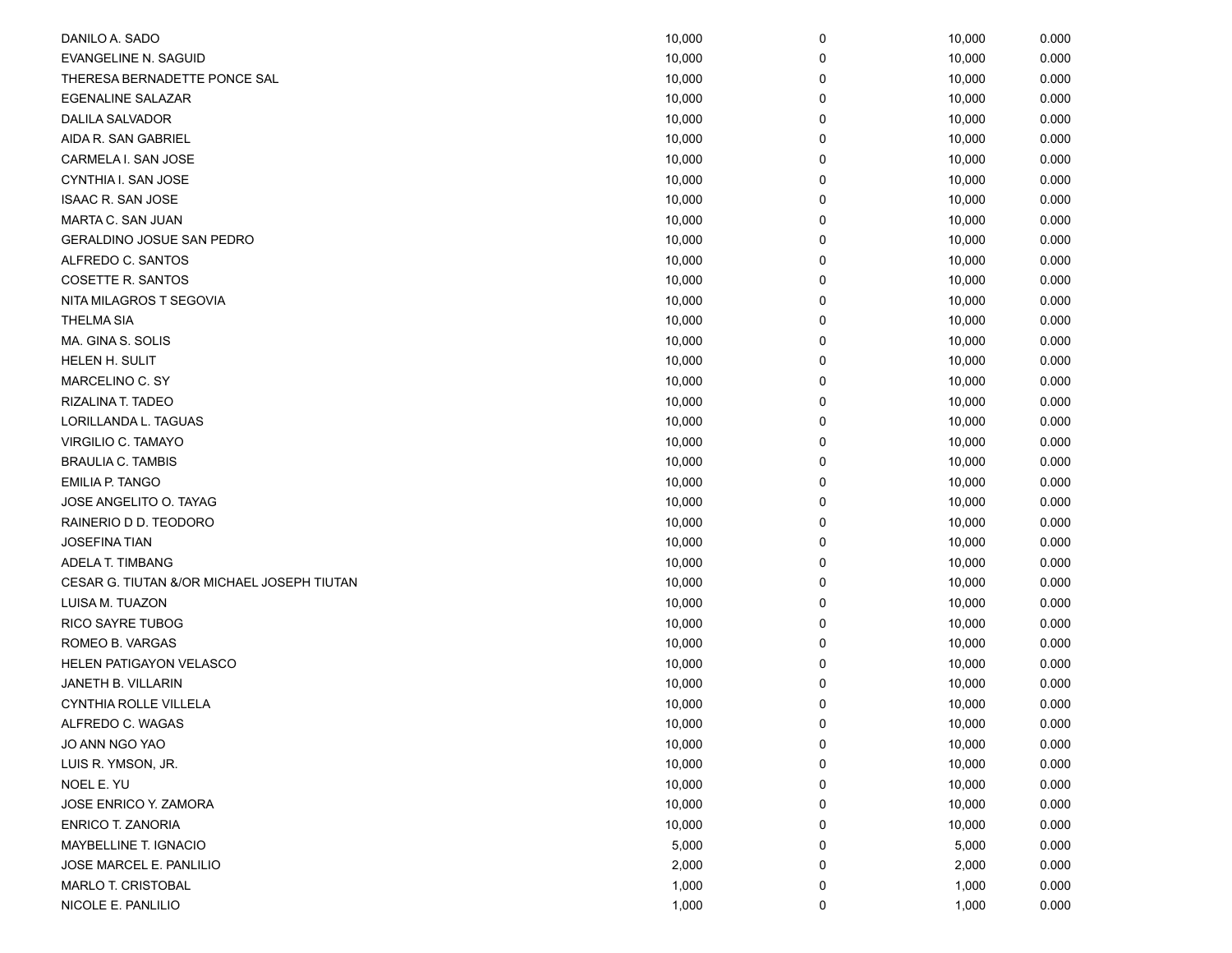|                     | GRAND TOTAL (388) | 12,000,000,000 | 0 | 12,000,000,000 | 100.000 |
|---------------------|-------------------|----------------|---|----------------|---------|
|                     |                   |                |   |                |         |
| LORENZO TANADA III  |                   |                | 0 |                | 0.000   |
| JAMES A. KAPLAN     |                   |                | 0 |                | 0.000   |
| <b>JORGE GARCIA</b> |                   |                | 0 |                | 0.000   |
|                     |                   |                |   |                |         |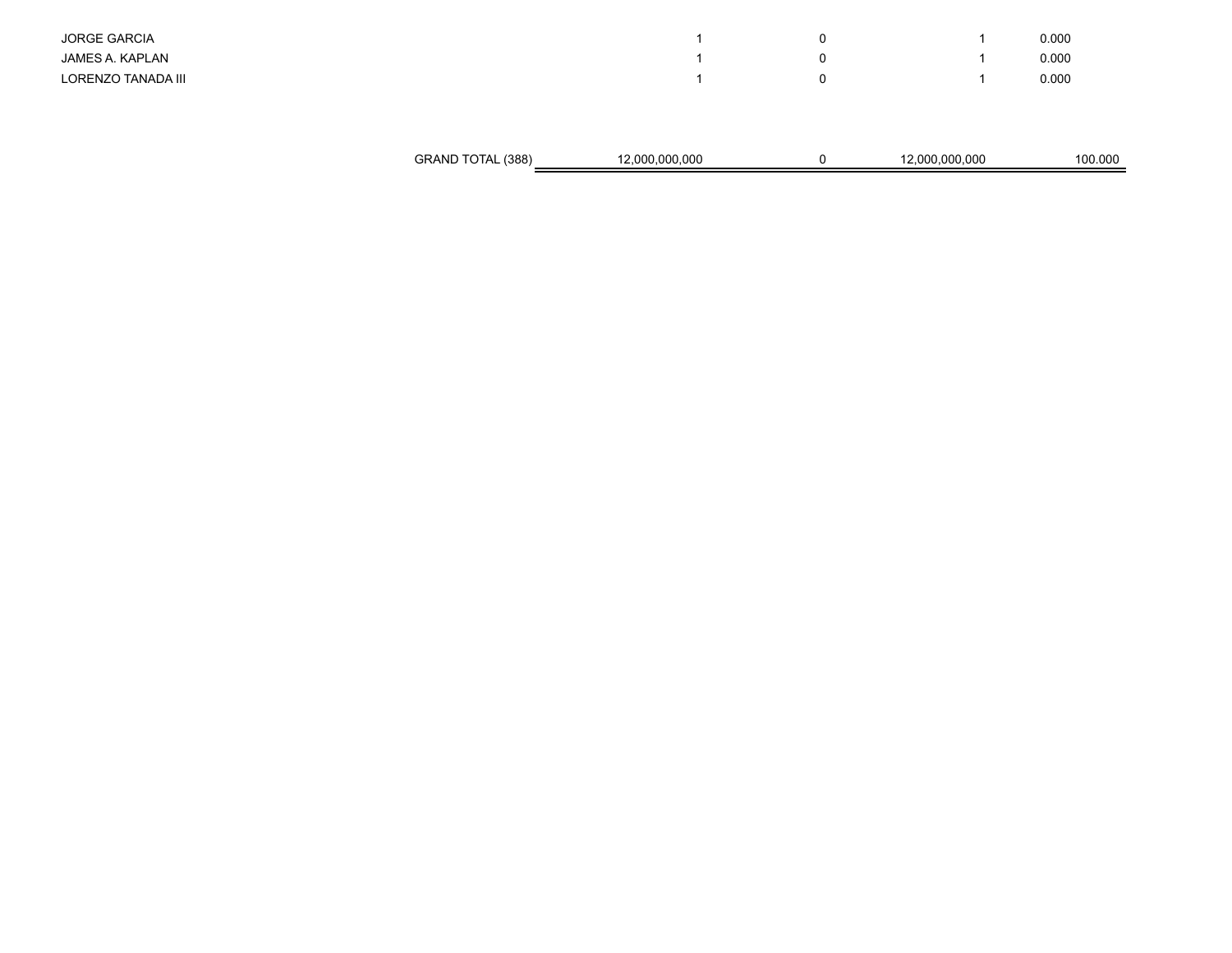Business Date: September 30, 2020

| <b>BPNAME</b>                                     | <b>HOLDINGS</b> |
|---------------------------------------------------|-----------------|
| UPCC SECURITIES CORP.                             | 32,870,000      |
| A & A SECURITIES, INC.                            | 105,010,000     |
| <b>ABACUS SECURITIES CORPORATION</b>              | 1,383,194,583   |
| PHILSTOCKS FINANCIAL INC                          | 560,643,528     |
| A. T. DE CASTRO SECURITIES CORP.                  | 7,230,000       |
| ALPHA SECURITIES CORP.                            | 37,830,000      |
| <b>BA SECURITIES, INC.</b>                        | 2,540,000       |
| AP SECURITIES INCORPORATED                        | 59,220,000      |
| ANSALDO, GODINEZ & CO., INC.                      | 125,206,800     |
| AB CAPITAL SECURITIES, INC.                       | 223,480,000     |
| SARANGANI SECURITIES, INC.                        | 10,000          |
| SB EQUITIES, INC.                                 | 767,895,374     |
| ASIA PACIFIC CAPITAL EQUITIES & SECURITIES CORP.  | 25,740,000      |
| <b>ASIASEC EQUITIES, INC.</b>                     | 9,925,000       |
| <b>CHINA BANK SECURITIES CORPORATION</b>          | 56,340,000      |
| BELSON SECURITIES, INC.                           | 69,140,000      |
| BENJAMIN CO CA & CO., INC.                        | 10,100,000      |
| <b>B. H. CHUA SECURITIES CORPORATION</b>          | 380,000         |
| <b>JAKA SECURITIES CORP.</b>                      | 3,810,000       |
| <b>BPI SECURITIES CORPORATION</b>                 | 351,175,969     |
| CAMPOS, LANUZA & COMPANY, INC.                    | 28,675,000      |
| SINCERE SECURITIES CORPORATION                    | 29,560,000      |
| <b>BDO NOMURA SECURITIES INC</b>                  | 128,957,000     |
| CTS GLOBAL EQUITY GROUP, INC.                     | 13,570,000      |
| TRITON SECURITIES CORP.                           | 182,350,000     |
| PHILEO ALLIED SECURITIES (PHILIPPINES), INC.      | 10,000          |
| <b>IGC SECURITIES INC.</b>                        | 40,680,000      |
| <b>CUALOPING SECURITIES CORPORATION</b>           | 3,230,000       |
| DBP-DAIWA CAPITAL MARKETS PHILPPINES, INC.        | 700,000         |
| DAVID GO SECURITIES CORP.                         | 116,180,000     |
| DIVERSIFIED SECURITIES, INC.                      | 36,993,595      |
| E. CHUA CHIACO SECURITIES, INC.                   | 187,949,990     |
| <b>EAST WEST CAPITAL CORPORATION</b>              | 580,000         |
| <b>EASTERN SECURITIES DEVELOPMENT CORPORATION</b> | 173,060,000     |
| EQUITIWORLD SECURITIES, INC.                      | 47,020,000      |
| EVERGREEN STOCK BROKERAGE & SEC., INC.            | 188,930,000     |
| FIRST ORIENT SECURITIES, INC.                     | 15,850,000      |
| FIRST INTEGRATED CAPITAL SECURITIES, INC.         | 7,500,000       |
| F. YAP SECURITIES, INC.                           | 12,860,000      |
| <b>AURORA SECURITIES, INC.</b>                    | 118,290,000     |
| <b>GLOBALINKS SECURITIES &amp; STOCKS, INC.</b>   | 137,100,000     |
| JSG SECURITIES, INC.                              | 1,400,000       |
| <b>GOLDSTAR SECURITIES, INC.</b>                  | 18,980,000      |
| <b>GUILD SECURITIES, INC.</b>                     | 36,110,000      |
| HDI SECURITIES, INC.                              | 217,360,000     |
| H. E. BENNETT SECURITIES, INC.                    | 26,000,000      |
| I. ACKERMAN & CO., INC.                           | 220,000         |
| I. B. GIMENEZ SECURITIES, INC.                    | 2,580,000       |
| INVESTORS SECURITIES, INC,                        | 71,875,000      |

## **OUTSTANDING BALANCES FOR A SPECIFIC COMPANY**

Company Code - BHI000000000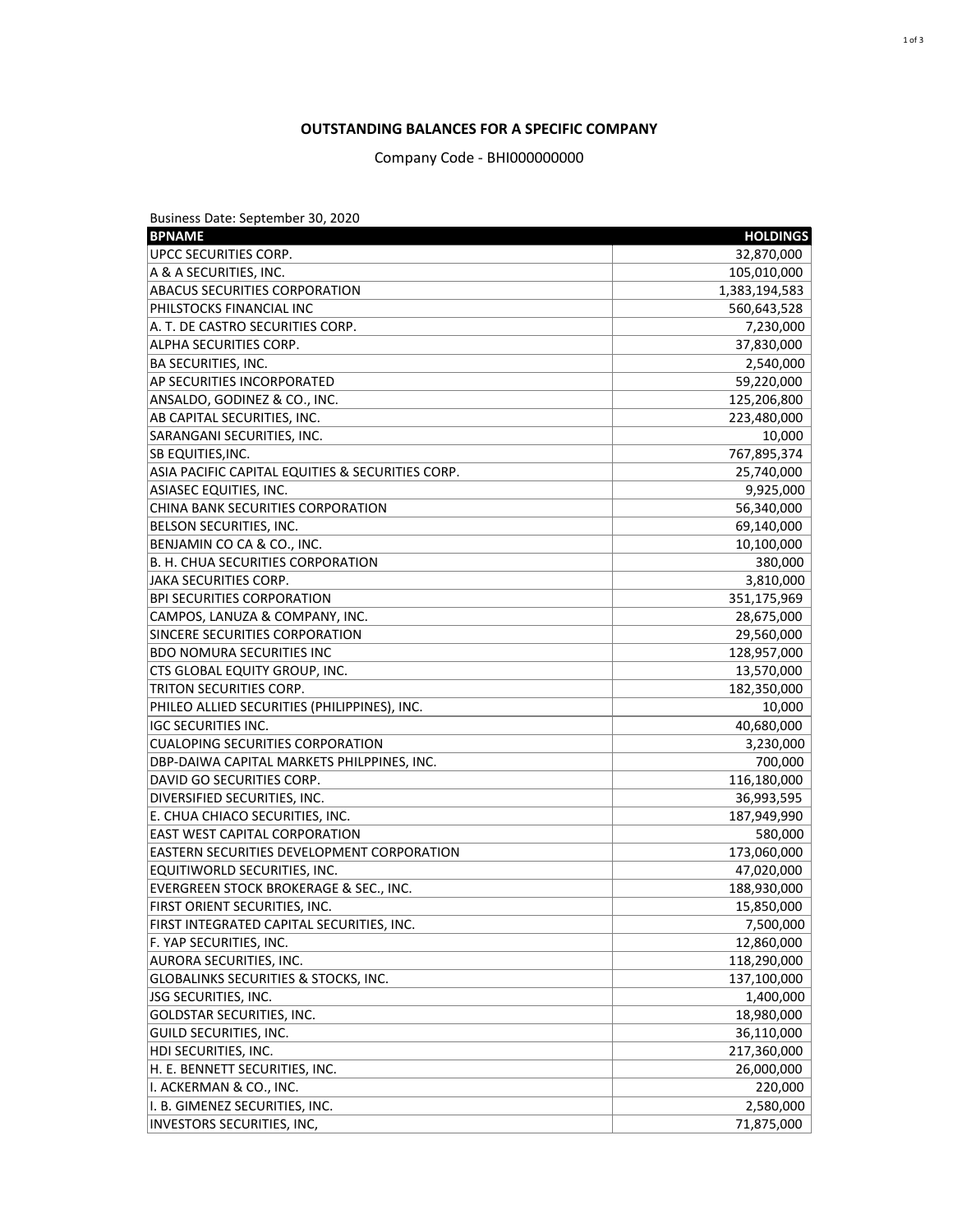| <b>BPNAME</b>                                           | <b>HOLDINGS</b> |
|---------------------------------------------------------|-----------------|
| IMPERIAL, DE GUZMAN, ABALOS & CO., INC.                 | 15,275,000      |
| INTRA-INVEST SECURITIES, INC.                           | 16,330,000      |
| J.M. BARCELON & CO., INC.                               | 1,270,000       |
| <b>VALUE QUEST SECURITIES CORPORATION</b>               | 46,400,000      |
| <b>STRATEGIC EQUITIES CORP.</b>                         | 20,320,000      |
| LARRGO SECURITIES CO., INC.                             | 1,870,000       |
| LOPEZ, LOCSIN, LEDESMA & CO., INC.                      | 1,000,000       |
| LUCKY SECURITIES, INC.                                  | 26,820,000      |
| LUYS SECURITIES COMPANY, INC.                           | 50,160,000      |
| <b>MANDARIN SECURITIES CORPORATION</b>                  | 23,040,000      |
| <b>COL Financial Group, Inc.</b>                        | 1,775,100,157   |
| DA MARKET SECURITIES, INC.                              | 100,980,000     |
| MERCANTILE SECURITIES CORP.                             | 58,200,000      |
| MERIDIAN SECURITIES, INC.                               | 126,660,000     |
| MDR SECURITIES, INC.                                    | 8,250,000       |
| REGIS PARTNERS, INC.                                    | 1,200,000       |
| MOUNT PEAK SECURITIES, INC.                             | 1,620,000       |
| NEW WORLD SECURITIES CO., INC.                          | 46,470,000      |
| OPTIMUM SECURITIES CORPORATION                          | 42,400,000      |
| RCBC SECURITIES, INC.                                   | 20,551,000      |
| PAN ASIA SECURITIES CORP.                               | 87,280,000      |
| PAPA SECURITIES CORPORATION                             | 35,490,000      |
| MAYBANK ATR KIM ENG SECURITIES, INC.                    | 160,320,000     |
| PLATINUM SECURITIES, INC.                               | 4,000,000       |
| PNB SECURITIES, INC.                                    | 62,010,000      |
| PREMIUM SECURITIES, INC.                                | 31,940,000      |
| SALISBURY BKT SECURITIES CORPORATION                    | 70,000          |
| <b>QUALITY INVESTMENTS &amp; SECURITIES CORPORATION</b> | 167,520,000     |
| R & L INVESTMENTS, INC.                                 | 310,000         |
| <b>ALAKOR SECURITIES CORPORATION</b>                    | 308,360,000     |
| R. COYIUTO SECURITIES, INC.                             | 303,350,000     |
| REGINA CAPITAL DEVELOPMENT CORPORATION                  | 118,570,000     |
| R. NUBLA SECURITIES, INC.                               | 149,630,000     |
| AAA SOUTHEAST EQUITIES, INCORPORATED                    | 76,980,000      |
| R. S. LIM & CO., INC.                                   | 14,600,000      |
| RTG & COMPANY, INC.                                     | 1,950,000       |
| S.J. ROXAS & CO., INC.                                  | 40,450,000      |
| SECURITIES SPECIALISTS, INC.                            | 100,000         |
| <b>FIDELITY SECURITIES, INC.</b>                        | 1,800,000       |
| SUMMIT SECURITIES, INC.                                 | 58,590,000      |
| STANDARD SECURITIES CORPORATION                         | 79,000,000      |
| TANSENGCO & CO., INC.                                   | 99,740,000      |
| THE FIRST RESOURCES MANAGEMENT & SECURITIES CORP.       | 16,500,000      |
| TOWER SECURITIES, INC.                                  | 152,440,000     |
| TRANS-ASIA SECURITIES, INC.                             | 7,170,000       |
| APEX PHILIPPINES EQUITIES CORPORATION                   | 310,000         |
| TRENDLINE SECURITIES CORPORATION                        | 50,000          |
| TRI-STATE SECURITIES, INC.                              | 610,000         |
| UCPB SECURITIES, INC.                                   | 70,410,000      |
| <b>VENTURE SECURITIES, INC.</b>                         | 12,750,000      |
| FIRST METRO SECURITIES BROKERAGE CORP.                  | 442,618,001     |
| <b>WEALTH SECURITIES, INC.</b>                          | 165,870,000     |
| WESTLINK GLOBAL EQUITIES, INC.                          | 304,380,000     |
| BERNAD SECURITIES, INC.                                 | 56,420,000      |
| WONG SECURITIES CORPORATION                             | 50,000          |
| YAO & ZIALCITA, INC.                                    | 50,960,000      |
| YU & COMPANY, INC.                                      | 44,480,000      |